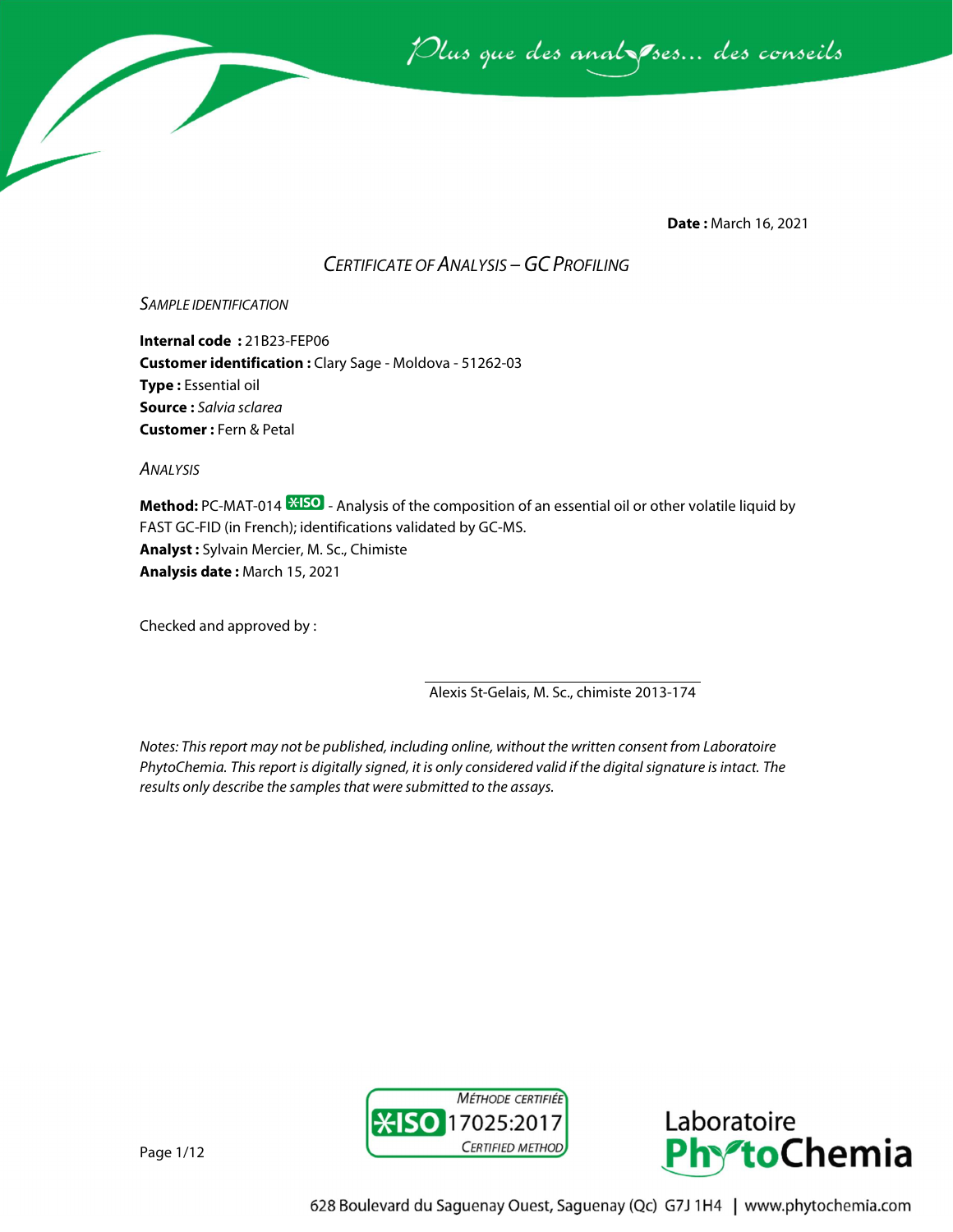#### *PHYSICOCHEMICAL DATA*

**Physical aspect:** Faintly yellow viscous liquid **Refractive index:** 1.4589 ± 0.0003 (20 °C; method PC-MAT-016)

#### *CONCLUSION*

No adulterant, contaminant or diluent has been detected using this method.



Page 2/12



**PhytoChemia**<br>*PhytoChemia*<br>*Plus que des analyses... des conseils*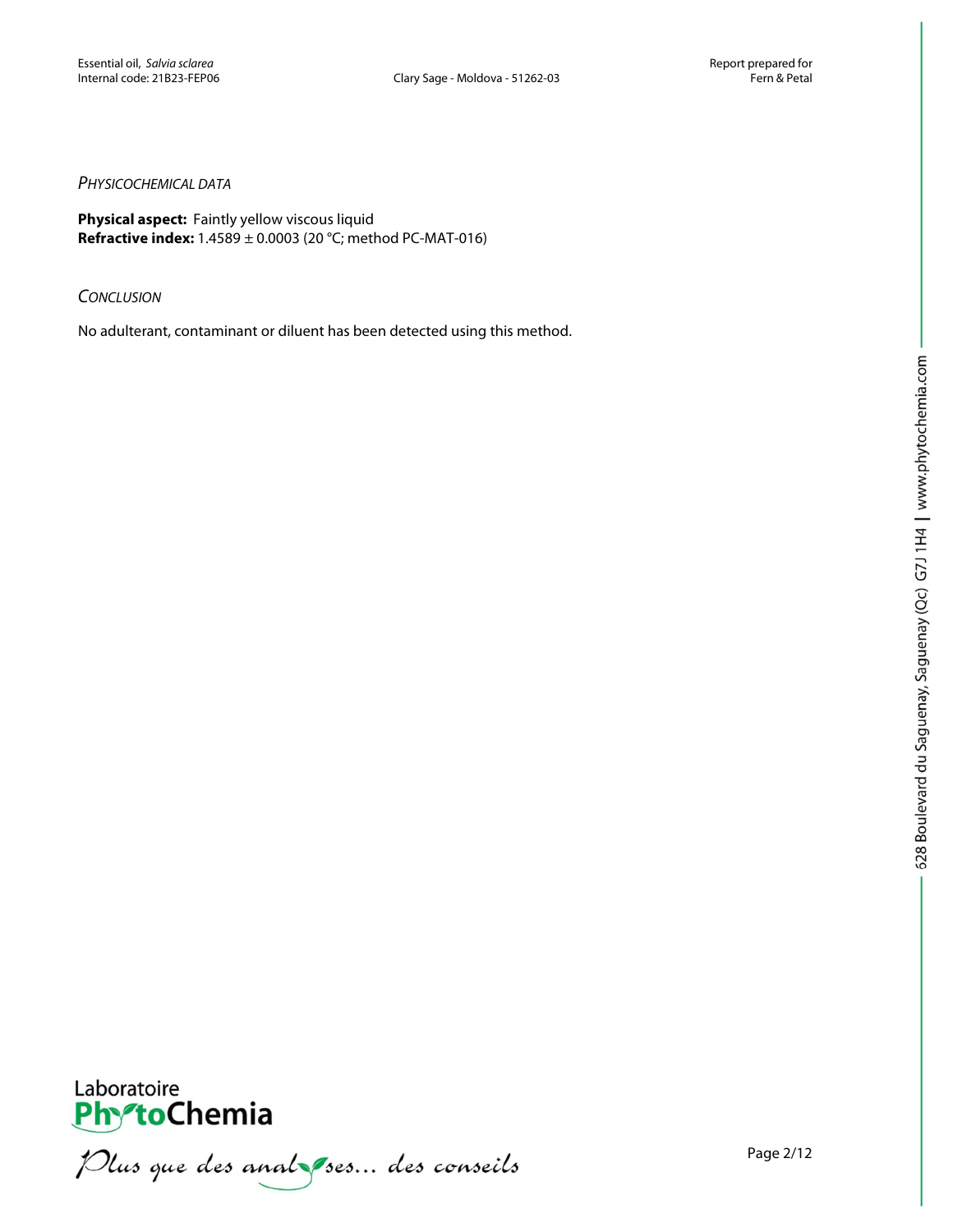## *ANALYSIS SUMMARY – CONSOLIDATED CONTENTS*

New readers of similar reports are encouraged to read table footnotes at least once.

| Identification                | $\%$  | <b>Class</b>           |
|-------------------------------|-------|------------------------|
| Methoxyacetone                | 0.08  | Aliphatic alcohol      |
| Methacrolein                  | 0.02  | Aliphatic aldehyde     |
| <b>Acetic acid</b>            | 0.04  | Aliphatic acid         |
| $(2E)$ -Hexenal               | 0.02  | Aliphatic aldehyde     |
| (3Z)-Hexenol                  | 0.12  | Aliphatic alcohol      |
| (2E)-Hexenol                  | 0.07  | Aliphatic alcohol      |
| Hexanol                       | 0.01  | Aliphatic alcohol      |
| 3-Acetyl-3-methylcyclopentene | 0.01  | Aliphatic ketone       |
| a-Pinene                      | 0.70  | Monoterpene            |
| Camphene                      | 0.02  | Monoterpene            |
| a-Fenchene                    | tr    | Monoterpene            |
| Benzaldehyde                  | 0.03  | Simple phenolic        |
| Sabinene                      | 0.01  | Monoterpene            |
| β-Pinene                      | 0.38  | Monoterpene            |
| Myrcene                       | 0.48  | Monoterpene            |
| trans-Dehydroxylinalool oxide | 0.01  | Monoterpenic ether     |
| 2-Carene                      | 0.02  | Monoterpene            |
| Octan-3-ol                    | 0.07  | Aliphatic alcohol      |
| a-Phellandrene                | 0.05  | Monoterpene            |
| ∆3-Carene                     | 0.02  | Monoterpene            |
| a-Terpinene                   | 0.01  | Monoterpene            |
| para-Cymene                   | 0.03  | Monoterpene            |
| Limonene                      | 0.70  | Monoterpene            |
| β-Phellandrene                | 0.02  | Monoterpene            |
| $(Z)$ - $\beta$ -Ocimene      | 0.05  | Monoterpene            |
| $(E)$ - $\beta$ -Ocimene      | 0.08  | Monoterpene            |
| cis-Sabinene hydrate          | 0.01  | Monoterpenic alcohol   |
| cis-Linalool oxide (fur.)     | 0.05  | Monoterpenic alcohol   |
| Octanol                       | 0.01  | Aliphatic alcohol      |
| Terpinolene                   | 0.02  | Monoterpene            |
| trans-Linalool oxide (fur.)   | 0.11  | Monoterpenic alcohol   |
| Linalool                      | 22.06 | Monoterpenic alcohol   |
| Dehydrosabinaketone           | 0.01  | Normonoterpenic ketone |
| Unknown                       | 0.01  | Unknown                |
| trans-Pinocarveol             | 0.01  | Monoterpenic alcohol   |
| (E)-Myroxide                  | 0.01  | Monoterpenic ether     |
| Nerol oxide                   | 0.01  | Aliphatic ether        |
| Borneol                       | 0.06  | Monoterpenic alcohol   |
| δ-Terpineol                   | 0.01  | Monoterpenic alcohol   |
| Terpinen-4-ol                 | 0.01  | Monoterpenic alcohol   |
| para-Cymen-8-ol               | 0.01  | Monoterpenic alcohol   |
| a-Terpineol                   | 2.79  | Monoterpenic alcohol   |
| Hodiendiol                    | 0.10  | Monoterpenic alcohol   |
| Linalyl formate               | 0.09  | Monoterpenic ester     |
| Nerol                         | 0.36  | Monoterpenic alcohol   |

# Laboratoire<br>**Phy<sup>o</sup>toChemia**

Plus que des analzes... des conseils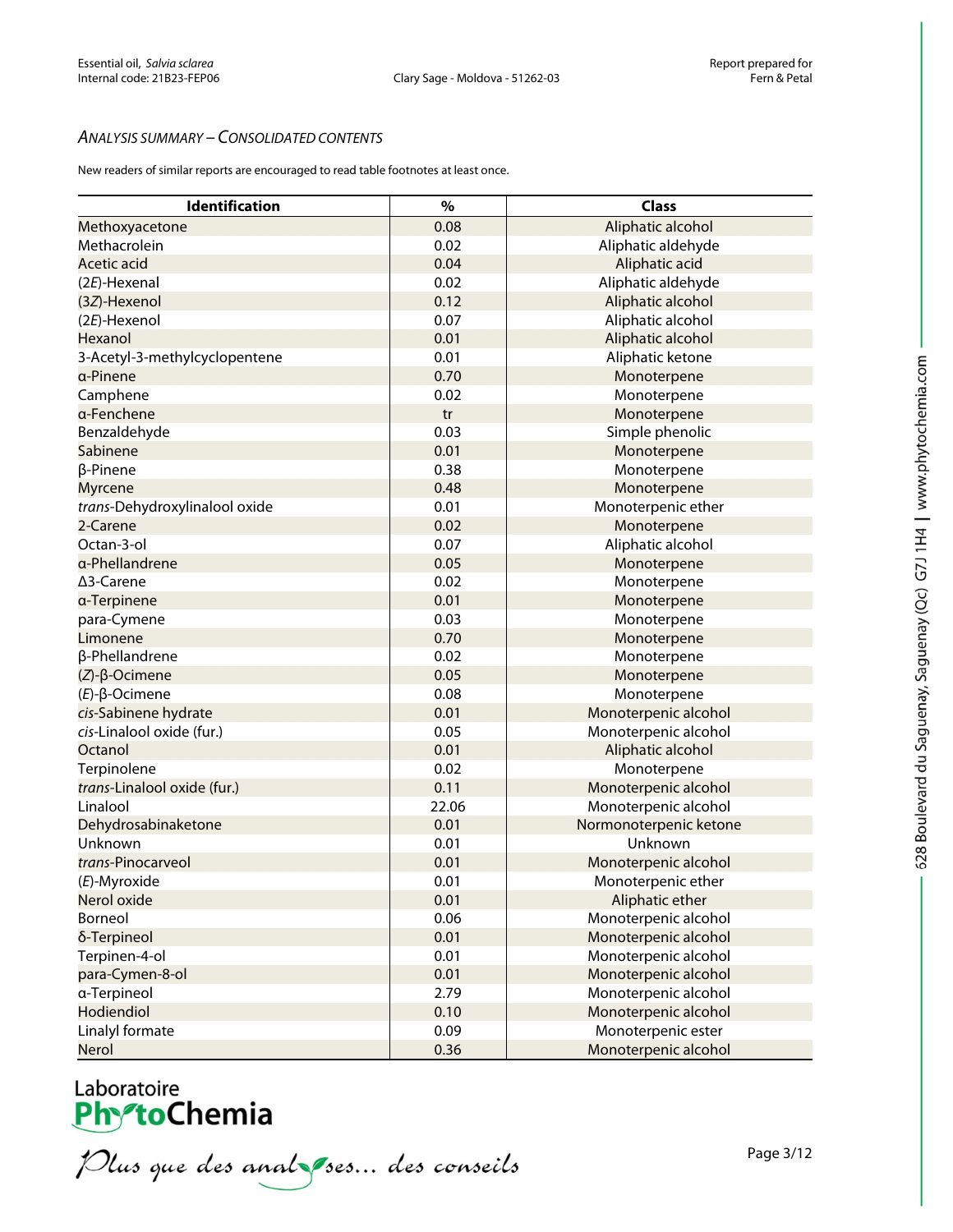| Unknown                                 | 0.02  | Unknown                |
|-----------------------------------------|-------|------------------------|
| <b>Neral</b>                            | 0.11  | Monoterpenic aldehyde  |
| Linalyl acetate                         | 58.61 | Monoterpenic ester     |
| Geraniol                                | 0.67  | Monoterpenic alcohol   |
| (trans?)-Linalool oxide acetate (fur.)? | 0.07  | Monoterpenic ester     |
| Geranial                                | 0.22  | Monoterpenic aldehyde  |
| Unknown                                 | 0.02  | Unknown                |
| Neryl formate                           | 0.03  | Monoterpenic ester     |
| Bornyl acetate                          | 0.25  | Monoterpenic ester     |
| Unknown                                 | 0.01  | Unknown                |
| Thymol                                  | 0.04  | Monoterpenic alcohol   |
| Geranyl formate                         | 0.03  | Monoterpenic ester     |
| Carvacrol                               | 0.01  | Monoterpenic alcohol   |
| δ-Elemene                               | 0.03  | Sesquiterpene          |
| Hodiendiol derivative                   | 0.22  | Oxygenated monoterpene |
| a-Cubebene                              | 0.06  | Sesquiterpene          |
| a-Terpinyl acetate                      | 0.08  | Monoterpenic ester     |
| Unknown                                 | 0.36  | Oxygenated monoterpene |
| Unknown                                 | 0.27  | Monoterpenic ester     |
| Unknown                                 | 0.16  | Oxygenated monoterpene |
| Neryl acetate                           | 0.73  | Monoterpenic ester     |
| a-Copaene                               | 0.12  | Sesquiterpene          |
| (Z)-8-Hydroxylinalool?                  | 0.02  | Monoterpenic alcohol   |
| β-Bourbonene                            | 0.02  | Sesquiterpene          |
| 1,5-diepi-β-Bourbonene                  | 0.01  | Sesquiterpene          |
| Geranyl acetate                         | 2.02  | Monoterpenic ester     |
| β-Elemene                               | 0.11  | Sesquiterpene          |
| Isocaryophyllene                        | 0.02  | Sesquiterpene          |
| β-Caryophyllene                         | 1.59  | Sesquiterpene          |
| $\beta$ -Copaene                        | 0.02  | Sesquiterpene          |
| α-Humulene                              | 0.04  | Sesquiterpene          |
| a-Amorphene                             | 0.02  | Sesquiterpene          |
| Germacrene D                            | 0.41  | Sesquiterpene          |
| β-Selinene                              | 0.02  | Sesquiterpene          |
| Hodiendiol derivative IV                | 0.03  | Oxygenated monoterpene |
| Bicyclogermacrene                       | 0.04  | Sesquiterpene          |
| a-Muurolene                             | 0.01  | Sesquiterpene          |
| Hodiendiol derivative II                | 0.31  | Oxygenated monoterpene |
| γ-Cadinene                              | 0.03  | Sesquiterpene          |
| δ-Cadinene                              | 0.03  | Sesquiterpene          |
| trans-Calamenene                        | 0.02  | Sesquiterpene          |
| β-Sesquiphellandrene                    | 0.02  | Sesquiterpene          |
| a-Calacorene                            | 0.02  | Sesquiterpene          |
| a-Elemol                                | 0.01  | Sesquiterpenic alcohol |
| Isocaryophyllene epoxide B              | 0.04  | Sesquiterpenic ether   |
| 1,5-Epoxysalvial-4(14)-ene              | 0.01  | Sesquiterpenic ether   |
| Spathulenol                             | 0.04  | Sesquiterpenic alcohol |
| Caryophyllene oxide isomer              | 0.13  | Sesquiterpenic ether   |
| Caryophyllene oxide                     | 0.19  | Sesquiterpenic ether   |
| Salvial-4(14)-en-1-one                  | 0.01  | Aliphatic alcohol      |
| Guaiol                                  | 0.07  | Sesquiterpenic alcohol |
| Unknown                                 | 0.09  | Unknown                |

Plus que des analzes... des conseils

Page 4/12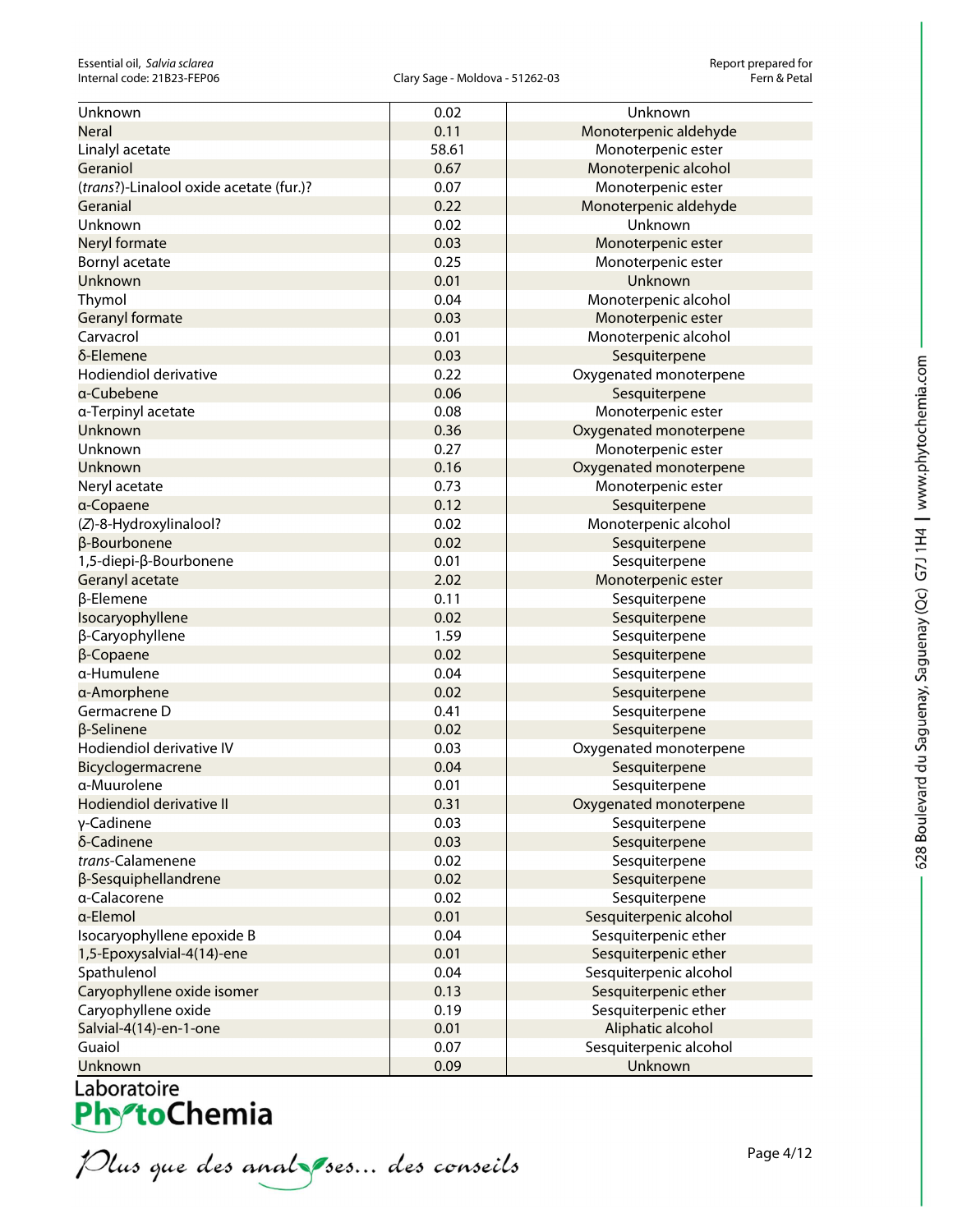Essential oil, *Salvia sclarea* Report prepared for

#### Clary Sage - Moldova - 51262-03

| τ-Cadinol                           | 0.02   | Sesquiterpenic alcohol |
|-------------------------------------|--------|------------------------|
| β-Eudesmol                          | 0.03   | Sesquiterpenic alcohol |
| a-Eudesmol                          | 0.04   | Sesquiterpenic alcohol |
| <b>Bulnesol</b>                     | 0.05   | Sesquiterpenic alcohol |
| Eudesma-4(15), 7-dien-1 $\beta$ -ol | 0.01   | Sesquiterpenic alcohol |
| Cyclocolorenone                     | 0.02   | Sesquiterpenic ketone  |
| Unknown                             | 0.06   | Unknown                |
| Sclareoloxide                       | 0.03   | Terpenic ether         |
| Unknown                             | 0.02   | Unknown                |
| Geranyl-para-cymene                 | 0.02   | <b>Diterpene</b>       |
| Manoyl oxide                        | 0.01   | Diterpenic ether       |
| Sclareol                            | 0.54   | Diterpenic alcohol     |
| <b>Consolidated total</b>           | 97.13% |                        |

tr: The compound has been detected below 0.005% of total signal.

Note: no correction factor was applied

**About "consolidated" data:** The table above presents the breakdown of the sample volatile constituents after applying an algorithm to collapse data acquired from the multi-columns system of PhytoChemia into a single set of consolidated contents. In case of discrepancies between columns, the algorithm is set to prioritize data from the most standard DB-5 column, and smallest values so as to avoid overestimating individual content. This process is semi-automatic. Advanced users are invited to consult the "Full analysis data" table after the chromatograms in this report to access the full untreated data and perform their own calculations if needed.

**Unknowns:** Unknown compounds' mass spectral data is presented in the "Full analysis data" table. The occurrence of unknown compounds is to be expected in many samples, and does not denote particular problems unless noted otherwise in the conclusion.



Plus que des analzes... des conseils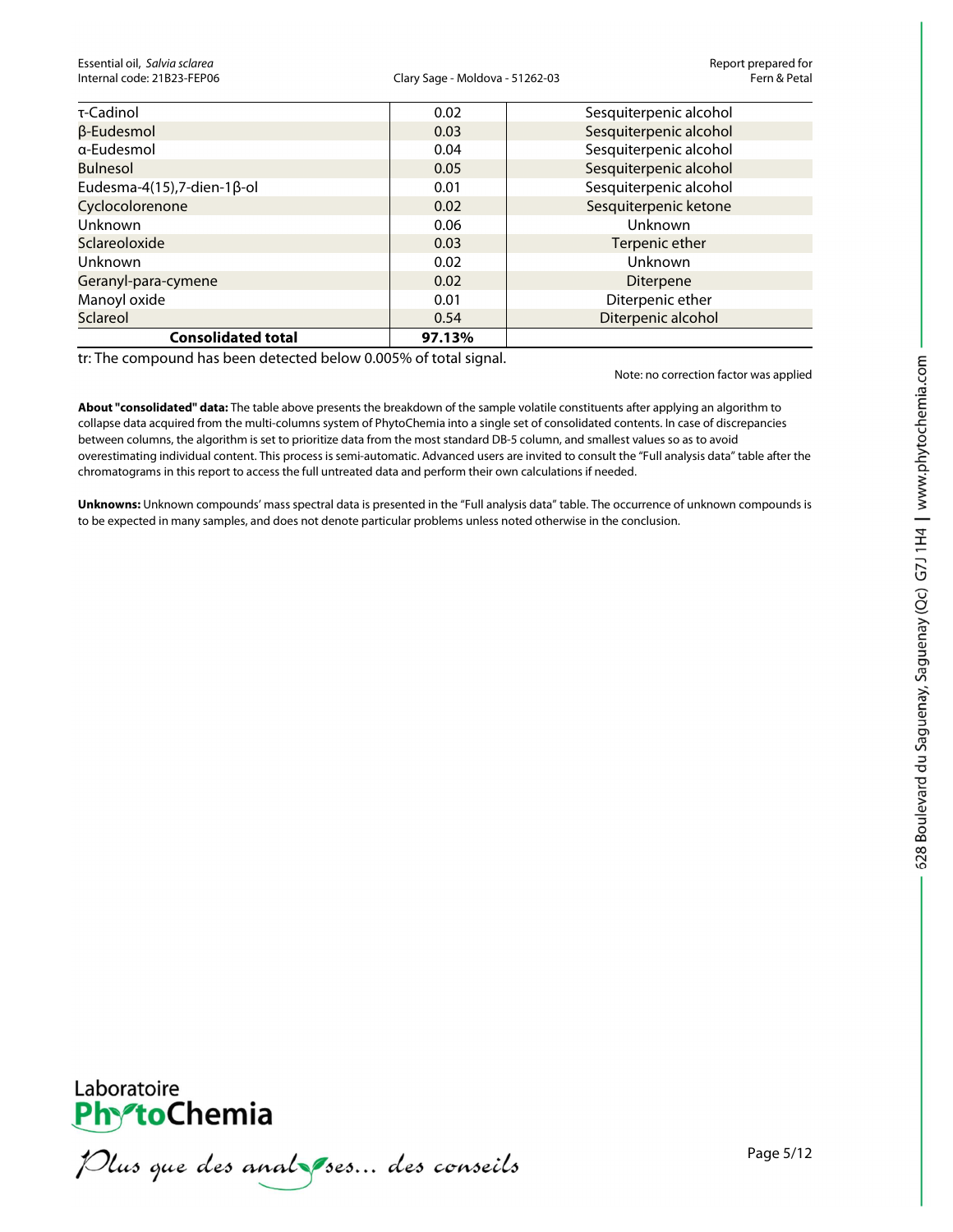# This page was intentionally left blank. The following pages present the complete data of the analysis.



Plus que des analzes... des conseils

Page 6/12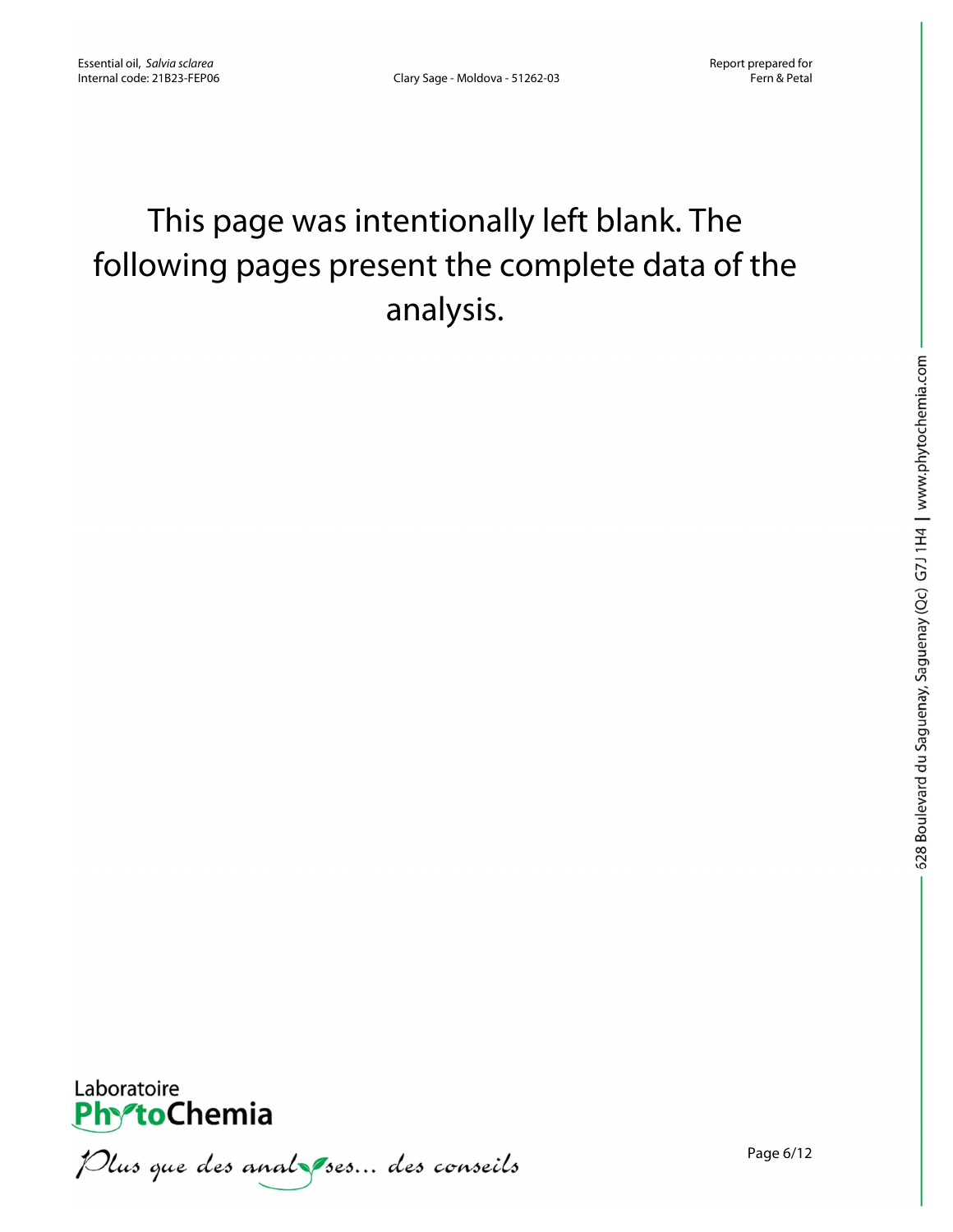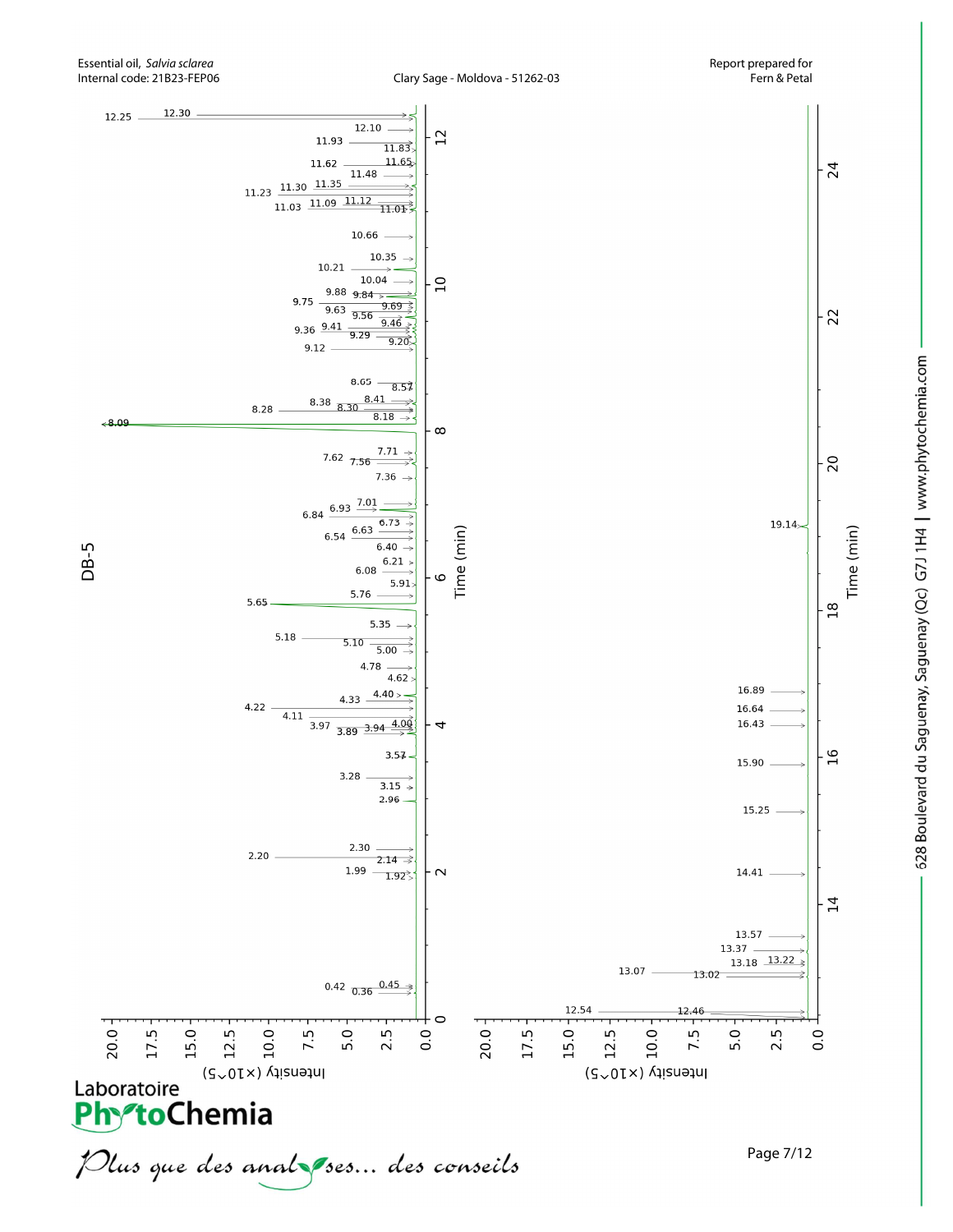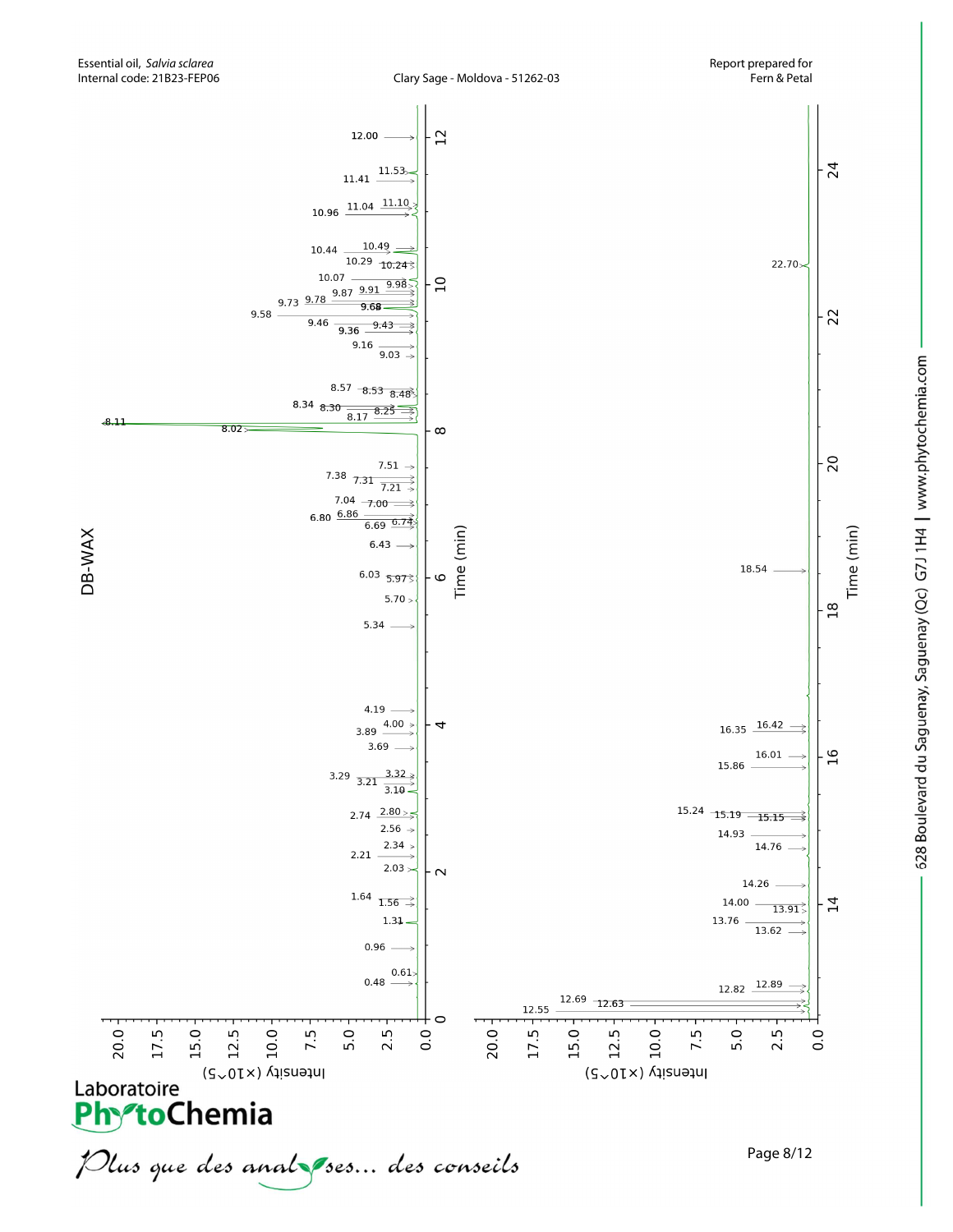### *FULL ANALYSIS DATA*

| <b>Identification</b>                                               | <b>Column DB-5</b> |      |        | <b>Column DB-WAX</b> |      |         |
|---------------------------------------------------------------------|--------------------|------|--------|----------------------|------|---------|
|                                                                     | R.T                | R.I  | $\%$   | R.T                  | R.I  | $\%$    |
| Methoxyacetone                                                      | 0.36               | 504  | 0.08   | 0.48                 | 787  | 0.08    |
| Methacrolein                                                        | 0.42               | 555  | 0.02   | 0.61                 | 844  | 0.02    |
| Acetic acid                                                         | 0.45               | 582  | 0.04   | $6.43*$              | 1402 | 0.05    |
| (2E)-Hexenal                                                        | 1.92               | 847  | 0.02   | 3.29                 | 1173 | 0.04    |
| (3Z)-Hexenol                                                        | 1.99               | 854  | 0.12   | 5.70                 | 1349 | 0.14    |
| (2E)-Hexenol                                                        | 2.14               | 866  | 0.07   | 6.03                 | 1373 | 0.08    |
| Hexanol                                                             | 2.20               | 871  | 0.01   | 5.34                 | 1324 | 0.01    |
| 3-Acetyl-3-                                                         | 2.30               | 880  | 0.01   | 0.96                 | 932  | 0.01    |
| methylcyclopentene<br>a-Pinene                                      | 2.96               | 930  | 0.70   | 1.32                 | 992  | 0.67    |
|                                                                     | $3.15*$            | 942  | 0.02   | 1.64                 | 1027 | 0.02    |
| Camphene<br>a-Fenchene                                              | $3.15*$            | 942  | [0.02] | 1.56                 | 1019 | tr      |
| Benzaldehyde                                                        | 3.28               | 951  | 0.03   | 7.21                 | 1461 | 0.03    |
| Sabinene                                                            | $3.57*$            | 970  | 0.41   | 2.21                 | 1084 | 0.01    |
| β-Pinene                                                            | $3.57*$            | 970  | [0.41] | 2.03                 | 1066 | 0.38    |
|                                                                     | $3.89*$            | 992  | 0.51   | 2.80                 | 1134 | 0.48    |
| Myrcene<br>trans-                                                   |                    |      |        |                      |      |         |
| Dehydroxylinalool<br>oxide                                          | $3.89*$            | 992  | [0.51] | 3.32                 | 1176 | 0.01    |
| 2-Carene                                                            | 3.94               | 995  | 0.02   | 2.34                 | 1097 | 0.01    |
| Octan-3-ol                                                          | 3.97               | 997  | 0.07   | 5.97                 | 1369 | 0.08    |
| a-Phellandrene                                                      | 4.00               | 1000 | 0.05   | 2.74                 | 1130 | 0.05    |
| ∆3-Carene                                                           | 4.10               | 1006 | 0.02   | 2.56                 | 1116 | 0.01    |
| a-Terpinene                                                         | 4.22               | 1014 | 0.01   |                      |      |         |
| para-Cymene                                                         | 4.33               | 1020 | 0.03   | 4.00                 | 1228 | 0.03    |
| Limonene                                                            | $4.40*$            | 1025 | 0.71   | 3.10                 | 1158 | 0.70    |
| β-Phellandrene                                                      | $4.40*$            | 1025 | [0.71] | 3.21                 | 1167 | 0.02    |
| $(Z)-\beta$ -Ocimene                                                | 4.62               | 1039 | 0.05   | 3.69                 | 1205 | 0.04    |
| $(E)$ -β-Ocimene                                                    | 4.78               | 1049 | 0.08   | 3.89                 | 1220 | 0.07    |
| cis-Sabinene hydrate                                                | 5.00               | 1063 | 0.01   | $6.80*$              | 1430 | 0.13    |
| cis-Linalool oxide<br>(fur.)                                        | 5.10               | 1070 | 0.05   | $6.43*$              | 1402 | [0.05]  |
| Octanol                                                             | 5.18               | 1075 | 0.01   | $8.11*$              | 1529 | [81.63] |
| Terpinolene                                                         | $5.35*$            | 1086 | 0.13   | 4.19                 | 1242 | 0.02    |
| trans-Linalool oxide                                                |                    |      |        |                      |      |         |
| (fur.)                                                              | $5.35*$            | 1086 | [0.13] | $6.80*$              | 1430 | [0.13]  |
| Linalool                                                            | 5.65               | 1105 | 22.06  | $8.02*$ †            | 1522 | 81.63   |
| Dehydrosabinaketone                                                 | 5.76               | 1112 | 0.01   | 8.53                 | 1562 | 0.01    |
| Unknown [m/z 82, 81<br>$(72)$ , 43 $(64)$ , 54 $(32)$ ,<br>41 (20)] | 5.91               | 1121 | 0.01   | 9.43                 | 1634 | 0.01    |
| trans-Pinocarveol                                                   | 6.08               | 1132 | 0.01   | 9.03                 | 1601 | 0.01    |
| (E)-Myroxide                                                        | 6.21               | 1141 | 0.01   | 7.00                 | 1445 | 0.02    |
| Nerol oxide                                                         | 6.40               | 1154 | 0.01   | 6.74                 | 1426 | 0.01    |
| <b>Borneol</b>                                                      | 6.54               | 1162 | 0.06   | $9.68*$              | 1654 | 3.24    |
| δ-Terpineol                                                         | 6.63               | 1168 | 0.01   | $9.36*$              | 1628 | 0.14    |
| Terpinen-4-ol                                                       | 6.73               | 1175 | 0.01   | 8.48                 | 1558 | 0.01    |
| para-Cymen-8-ol                                                     | 6.84               | 1182 | 0.01   | 11.41                | 1800 | 0.01    |

Plus que des analzes... des conseils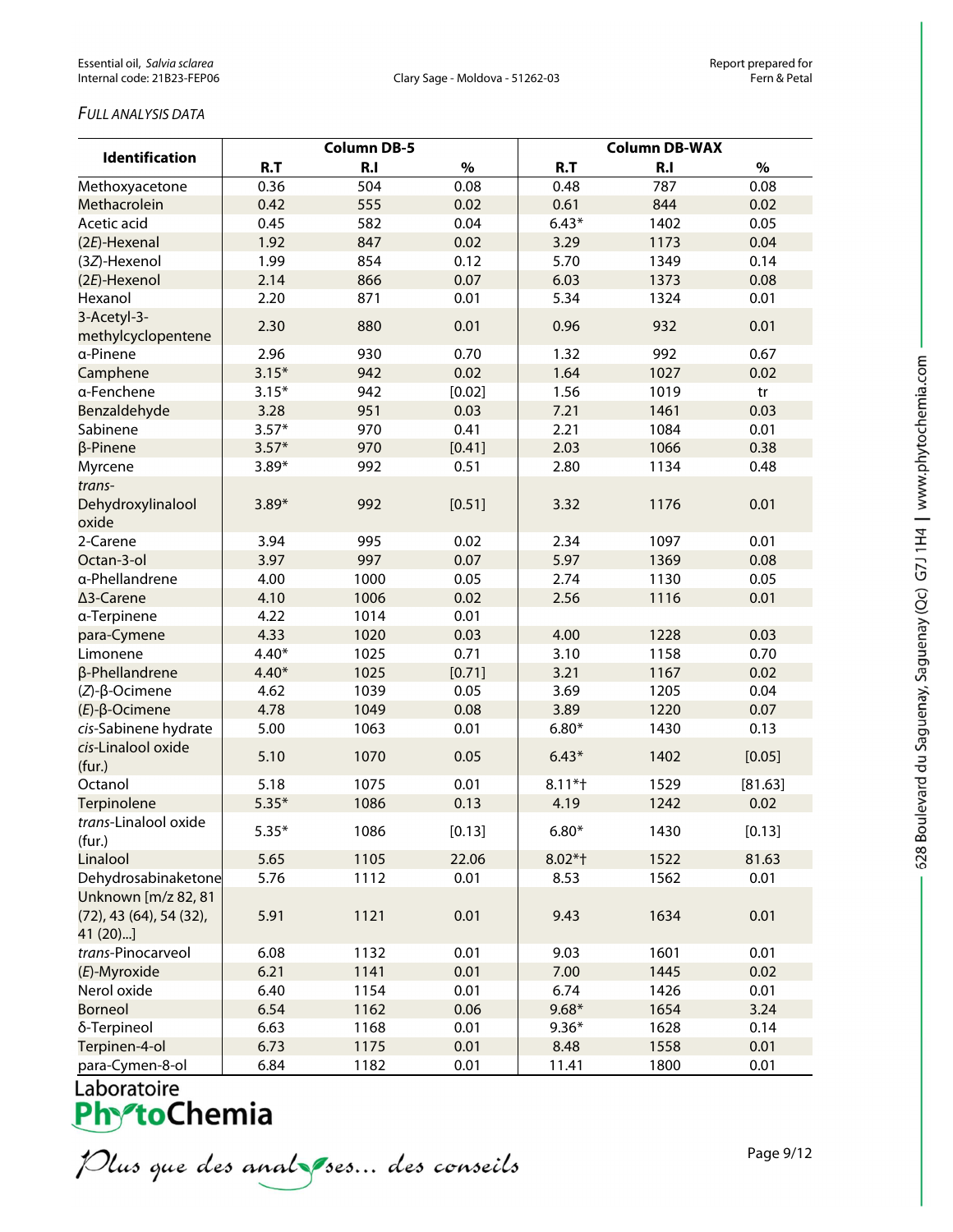Essential oil, *Salvia sclarea* Chromosov Clary Sage - Moldova - 51262-03<br>Internal code: 21B23-FEP06 **Report propared for Clary Sage - Moldova** - 51262-03

Clary Sage - Moldova - 51262-03

| a-Terpineol                                                                                  | 6.94    | 1188 | 2.79    | $9.68*$   | 1654 | [3.24]  |
|----------------------------------------------------------------------------------------------|---------|------|---------|-----------|------|---------|
| Hodiendiol                                                                                   | 7.01    | 1193 | 0.10    | 12.69     | 1914 | 0.09    |
| Linalyl formate                                                                              | 7.36    | 1216 | 0.09    | 8.30      | 1544 | 0.09    |
| Nerol                                                                                        | 7.56    | 1230 | 0.36    | 10.96*    | 1761 | 0.61    |
| Unknown [m/z 43, 93<br>(49), 41 (22), 80 (22),<br>69 (17), 121 (14)]                         | 7.62    | 1234 | 0.02    | 7.51      | 1483 | 0.02    |
| Neral                                                                                        | 7.70    | 1240 | 0.11    | $9.36*$   | 1628 | [0.14]  |
| Linalyl acetate                                                                              | $8.09*$ | 1267 | 59.35   | $8.11*$   | 1529 | [81.63] |
| Geraniol                                                                                     | $8.09*$ | 1267 | [59.35] | 11.53     | 1810 | 0.67    |
| (trans?)-Linalool oxide<br>acetate (fur.)?                                                   | $8.09*$ | 1267 | [59.35] | 8.57      | 1565 | 0.07    |
| Geranial                                                                                     | 8.18    | 1272 | 0.22    | 9.98      | 1679 | 0.18    |
| Unknown [m/z 121,<br>43 (75), 95 (57), 41<br>$(34)$ , 93 $(33)$ , 69 $(28)$ ]                | 8.28    | 1279 | 0.02    |           |      |         |
| Neryl formate                                                                                | 8.30    | 1281 | 0.03    | $9.36*$   | 1628 | [0.14]  |
| <b>Bornyl acetate</b>                                                                        | 8.38    | 1286 | 0.25    | 8.17      | 1534 | 0.32    |
| Unknown [m/z 43,<br>121 (74), 93 (42), 95<br>(38), 107 (29), 41 (29),<br>136 (28)]           | 8.41    | 1288 | 0.01    |           |      |         |
| <b>Thymol</b>                                                                                | 8.58    | 1300 | 0.04    | 14.93     | 2128 | 0.04    |
| Geranyl formate                                                                              | $8.66*$ | 1305 | 0.06    | 9.78      | 1662 | 0.03    |
| Carvacrol                                                                                    | $8.66*$ | 1305 | [0.06]  | 15.19     | 2154 | 0.01    |
| δ-Elemene                                                                                    | 9.12    | 1335 | 0.03    | 6.86      | 1434 | 0.03    |
| Hodiendiol derivative                                                                        | 9.20    | 1341 | 0.22    | 12.82     | 1926 | 0.17    |
| a-Cubebene                                                                                   | $9.29*$ | 1347 | 0.14    | 6.69      | 1422 | 0.06    |
| a-Terpinyl acetate                                                                           | $9.29*$ | 1347 | [0.14]  | 9.58      | 1646 | 0.08    |
| Unknown [m/z 43, 79<br>(47), 71 (31), 94 (27),<br>81 (23), 41 (22) 197<br>(0)]               | 9.36    | 1352 | 0.36    | 10.96*    | 1761 | [0.61]  |
| Unknown [m/z 43,<br>121 (52), 93 (48), 79<br>$(33)$ , 41 $(30)$ , 136 $(26)$ ,<br>$81(25)$ ] | 9.41    | 1355 | 0.27    |           |      |         |
| Unknown [m/z 43, 79<br>(46), 71 (30), 94 (25),<br>41 (23), 81 (21) 197<br>(0)]               | 9.46    | 1359 | 0.16    | 11.04     | 1768 | 0.24    |
| Neryl acetate                                                                                | 9.56    | 1366 | 0.73    | 10.07     | 1686 | 0.71    |
| a-Copaene                                                                                    | 9.63    | 1371 | 0.12    | 7.04      | 1448 | 0.09    |
| (Z)-8-Hydroxylinalool?                                                                       | 9.69    | 1375 | 0.02    | 13.62     | 2001 | 0.01    |
| β-Bourbonene                                                                                 | $9.75*$ | 1379 | 0.05    | 7.38      | 1473 | 0.02    |
| $1,5$ -diepi- $\beta$ -<br>Bourbonene                                                        | $9.75*$ | 1379 | [0.05]  | 7.31      | 1468 | 0.01    |
| Geranyl acetate                                                                              | 9.84    | 1386 | 2.02    | 10.44     | 1717 | 2.03    |
| $\beta$ -Elemene                                                                             | 9.88    | 1388 | 0.11    | $8.34*$   | 1547 | 1.61    |
| Isocaryophyllene                                                                             | 10.04   | 1400 | 0.02    | $8.02*$ † | 1522 | [81.63] |
| β-Caryophyllene                                                                              | 10.21   | 1412 | 1.59    | $8.34*$   | 1547 | [1.61]  |
| $\beta$ -Copaene                                                                             | 10.35   | 1423 | 0.02    | 8.25      | 1540 | 0.01    |

Plus que des analzes... des conseils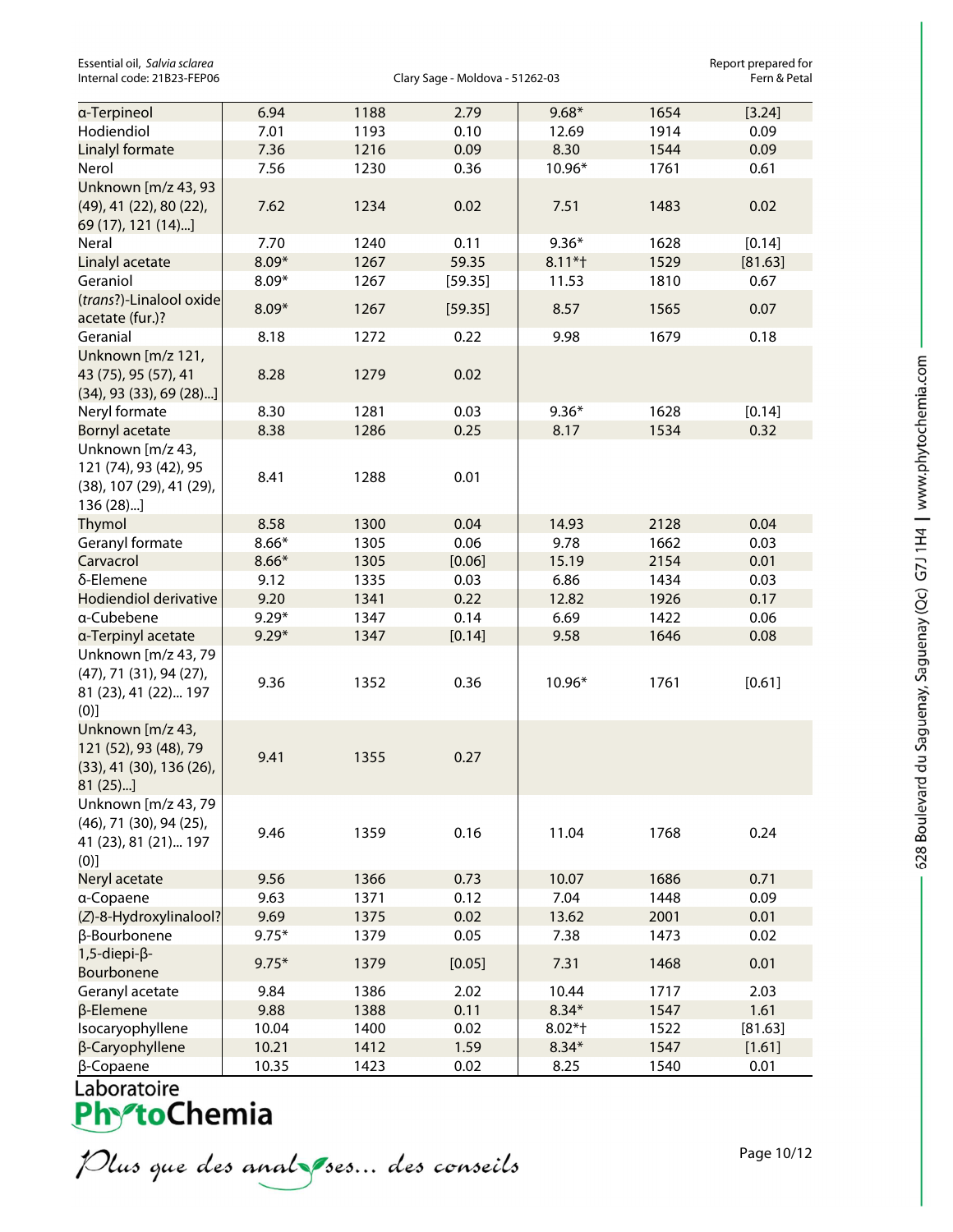Essential oil, *Salvia sclarea* Chromosov Clary Sage - Moldova - 51262-03<br>Internal code: 21B23-FEP06 **Report propared for Clary Sage - Moldova** - 51262-03

Clary Sage - Moldova - 51262-03

Page 11/12

628 Boulevard du Saguenay, Saguenay (Qc) G7J 1H4 | www.phytochemia.com

| a-Humulene                                                                           | 10.66    | 1446   | 0.04   | 9.16     | 1611   | 0.04   |
|--------------------------------------------------------------------------------------|----------|--------|--------|----------|--------|--------|
| a-Amorphene                                                                          | 11.01    | 1472   | 0.02   | 9.46     | 1636   | 0.02   |
| Germacrene D                                                                         | 11.03    | 1474   | 0.41   | $9.68*$  | 1654   | [3.24] |
| β-Selinene                                                                           | 11.09    | 1478   | 0.02   | 9.74     | 1658   | 0.03   |
| Hodiendiol derivative<br>IV                                                          | 11.12    | 1481   | 0.03   |          |        |        |
| Bicyclogermacrene                                                                    | 11.23    | 1488   | 0.04   | 9.91     | 1673   | 0.02   |
| a-Muurolene                                                                          | 11.30    | 1494   | 0.01   | 9.87     | 1669   | 0.01   |
| Hodiendiol derivative<br>Ш                                                           | 11.35    | 1498   | 0.31   | $12.63*$ | 1908   | 0.50   |
| γ-Cadinene                                                                           | 11.48    | 1508   | 0.03   | 10.24    | 1700   | 0.04   |
| δ-Cadinene                                                                           | $11.62*$ | 1518   | 0.03   | 10.29    | 1704   | 0.03   |
| trans-Calamenene                                                                     | $11.62*$ | 1518   | [0.03] | 11.10    | 1773   | 0.02   |
| β-Sesquiphellandrene                                                                 | 11.65    | 1521   | 0.02   | 10.49    | 1721   | 0.02   |
| a-Calacorene                                                                         | 11.83    | 1535   | 0.02   | 12.00*   | 1852   | 0.07   |
| a-Elemol                                                                             | $11.93*$ | 1543   | 0.06   | 13.91    | 2029   | 0.01   |
| Isocaryophyllene<br>epoxide B                                                        | $11.93*$ | 1543   | [0.06] | 12.00*   | 1852   | [0.07] |
| 1,5-Epoxysalvial-<br>4(14)-ene                                                       | 12.10    | 1557   | 0.01   | 12.00*   | 1852   | [0.07] |
| Spathulenol                                                                          | 12.25    | 1568   | 0.04   | 14.26    | 2062   | 0.08   |
| Caryophyllene oxide<br>isomer                                                        | 12.30*   | 1572   | 0.62   | 12.55    | 1901   | 0.13   |
| Caryophyllene oxide                                                                  | 12.30*   | 1572   | [0.62] | $12.63*$ | 1908   | [0.50] |
| Salvial-4(14)-en-1-one                                                               | 12.46    | 1585   | 0.01   | 12.89    | 1932   | 0.02   |
| Guaiol                                                                               | 12.54    | 1591   | 0.07   | 14.00    | 2038   | 0.05   |
| Unknown [m/z 43, 93<br>(89), 91 (88), 79 (87),<br>123 (76), 81 (75)]                 | 13.02    | 1630   | 0.09   | 13.76    | 2014   | 0.12   |
| τ-Cadinol                                                                            | 13.07    | 1634   | 0.02   | 14.76    | 2110   | 0.01   |
| β-Eudesmol                                                                           | 13.18    | 1643   | 0.03   | 15.24    | 2160   | 0.09   |
| a-Eudesmol                                                                           | 13.22    | 1647   | 0.04   | $15.15*$ | 2151   | 0.07   |
| Bulnesol                                                                             | 13.37    | 1659   | 0.05   | $15.15*$ | 2151   | [0.07] |
| Eudesma-4(15),7-<br>$dien-1\beta$ -ol                                                | 13.57    | 1676   | 0.01   | 15.86    | 2223   | 0.01   |
| Cyclocolorenone                                                                      | 14.41    | 1748   | 0.02   | 16.35    | 2274   | 0.03   |
| Unknown [m/z 123,<br>191 (88), 81 (86), 41<br>(86), 151 (80), 91<br>(76)             | 15.25    | 1822   | 0.06   | 18.54    | 2515   | 0.04   |
| Sclareoloxide                                                                        | 15.90    | 1881   | 0.03   |          |        |        |
| Unknown [m/z 109,<br>132 (88), 157 (76), 119<br>$(66)$ , 91 $(57)$ , 105<br>$(55)$ ] | 16.43    | 1931   | 0.02   |          |        |        |
| Geranyl-para-cymene                                                                  | 16.64    | 1950   | 0.02   | 16.01    | 2239   | 0.01   |
| Manoyl oxide                                                                         | 16.89    | 1974   | 0.01   | 16.42    | 2281   | 0.02   |
| Sclareol                                                                             | 19.14    | 2202   | 0.54   | 22.70    | 3034   | 0.57   |
| <b>Total identified</b>                                                              |          | 96.50% |        |          | 97.10% |        |
| <b>Total reported</b>                                                                |          | 97.51% |        |          | 97.52% |        |

\*: Two or more compounds are coeluting on this column

Plus que des analzes... des conseils

Laboratoire<br>**Phy<sup>o</sup>toChemia**